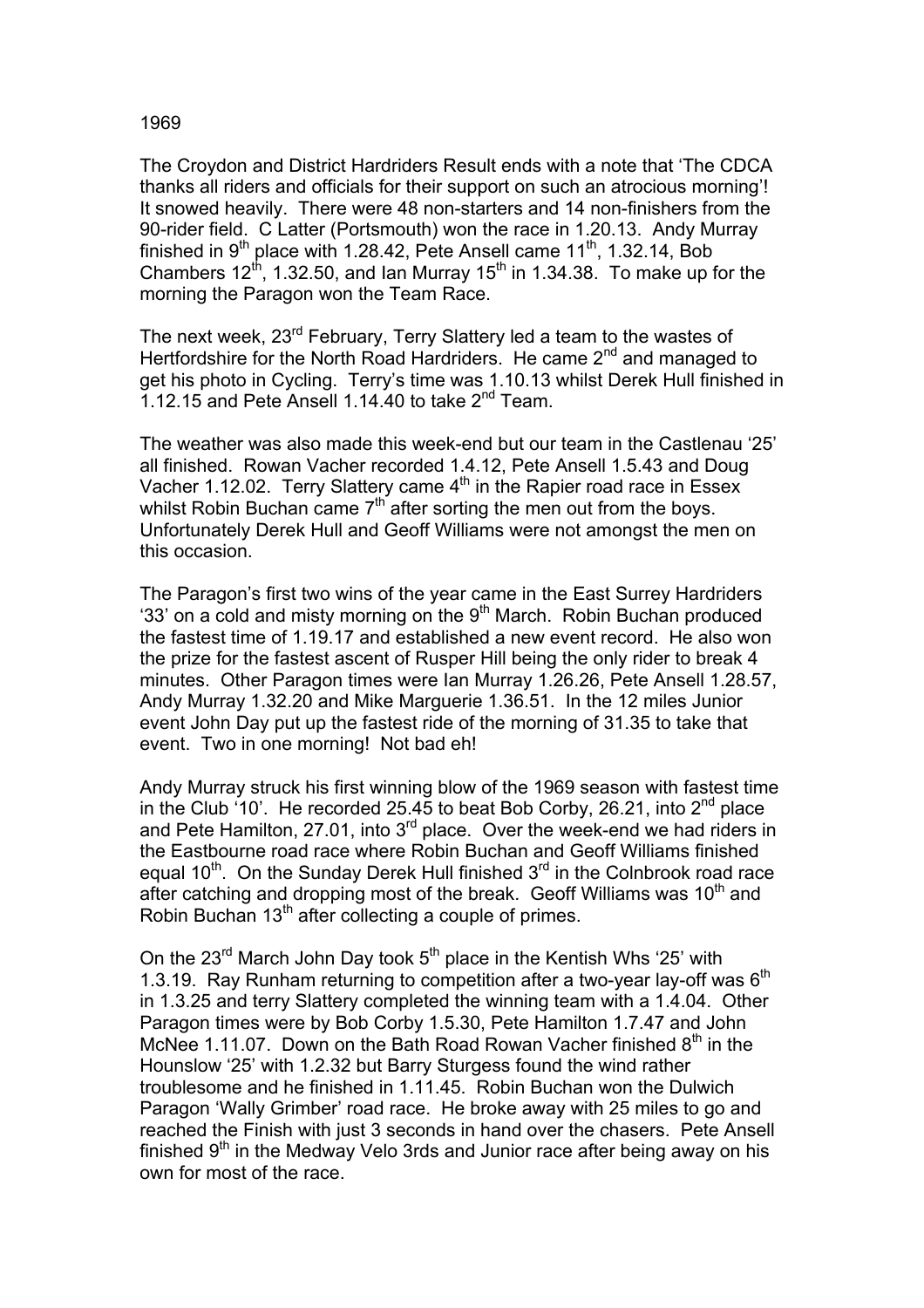In spite of breaking a toe-strap at the Start and losing 30 seconds Robin Buchan won the Bromley Hilly event in 1.18.38. Ray Runham made up the two-man team and finished in 1.21.20 to enable the pair to take the team award. Terry Slattery came  $5<sup>th</sup>$  in the Sorian road race.

The Jim Fox '25' had 13 starters and Rowan Vacher was again on top of the list of finishers. He covered the distance in 1.3.05 with Andy Murray  $2^{nd}$  in 1.4.02 and his brother Ian  $3<sup>rd</sup>$  on 1.5.17. Andy collected 1<sup>st</sup> on handicap, Ian  $2<sup>nd</sup>$  and Pete Hamilton  $3<sup>rd</sup>$  handicap prize.

On Good Friday  $4<sup>th</sup>$  April Ray Runham came  $2<sup>nd</sup>$  with a 59.50 in the Crawley Whs '25'. Backing him were Rowan Vacher with a 1.1.24, Bob Corby 1.4.28, Geoff Williams 1.5.02 and Barry Sturgess 1.7.35. Bob Corby managed to lose time by going off course and we lost the Team race by 28 seconds! Doug Vacher recorded 26.33 and Brian Maxlow 26.56 in the Mercury Junior '10'. Then on the Sunday Rowan Vacher came  $3<sup>rd</sup>$  in the Dulwich Hamlet '25' with a 1.1.45. Other rides were by Pete Ansell 1.6.00, Barry Sturgess 1.8.11, Harry Corby 1.10.45 and Alan MacKean 1.12.41. On Easter Monday Chris Swain finished the Thanet and Canterbury '25 in 1.3.32 whilst the Corby's did 1.4.44 (Bob) and 1.8.39 (Harry). Peter Hamilton and Graham Bristow both reached the Final of the 550 yards handicap at Portsmouth. John Lovell and John Harding were also riding. On the Sunday the foursome went off to Nottingham where Peter Hamilton scraped a  $2<sup>nd</sup>$  in the Handicap Final with Graham Bristow in  $6<sup>th</sup>$  place. The two Johns then survived a three miles Course des Primes with 52 riders on the Track! On Monday the same lads went to Coventry. You had to be born in Coventry to ride 'The Butts' track. It was very similar to trying to ride around a three-penny bit (or to bring it into 2004 parlance a 20p piece). Pete Hamilton came  $2^{nd}$  in the Junior Sprint but a crash in the Point to Point put Peter into the fence and John Harding off the track with a badly bent front wheel. Though the lads won very little it was an educating experience especially considering the vastly different shapes of the Tracks ridden. Portsmouth is D shaped and extremely windy; Nottingham is the same size as Herne Hill but with steeper bankings and no shelter from the elements; Coventry is nicely sheltered but pecularly shaped. On the road racing from John Day came 3<sup>rd</sup> in the Sorian 3<sup>rd</sup> and Junior race.

On a very hard morning our three-man team of Robin Buchan, Ray Runham and Terry Slattery won the West Kent team time trial by just 4 seconds from the Hounslow. They did 1.6.06 for the 25 miles which gives one some idea of the conditions. The B Team of Derek Hull, Geoff Williams and Jon Jennings finished in 1.12. On the Sunday Rowan Vacher came  $3<sup>rd</sup>$  in the De Laune  $25<sup>rd</sup>$ in 1.1.42. John Day was  $8<sup>th</sup>$  with a 1.3.05 and Doug Vacher chipped in with a season's best of 1.8.47 to collect the Team race. John Day also took the Prize for the fastest Junior. Andy Murray celebrated his  $19<sup>th</sup>$  birthday by taking  $4<sup>th</sup>$  place and  $2<sup>nd</sup>$  on handicap in the SCCU '25'. His time was 1.4.04 and brother Ian finished  $7<sup>th</sup>$  in 1.5.31 but there was no third man. Robin also came 7<sup>th</sup> in the West Kent road race.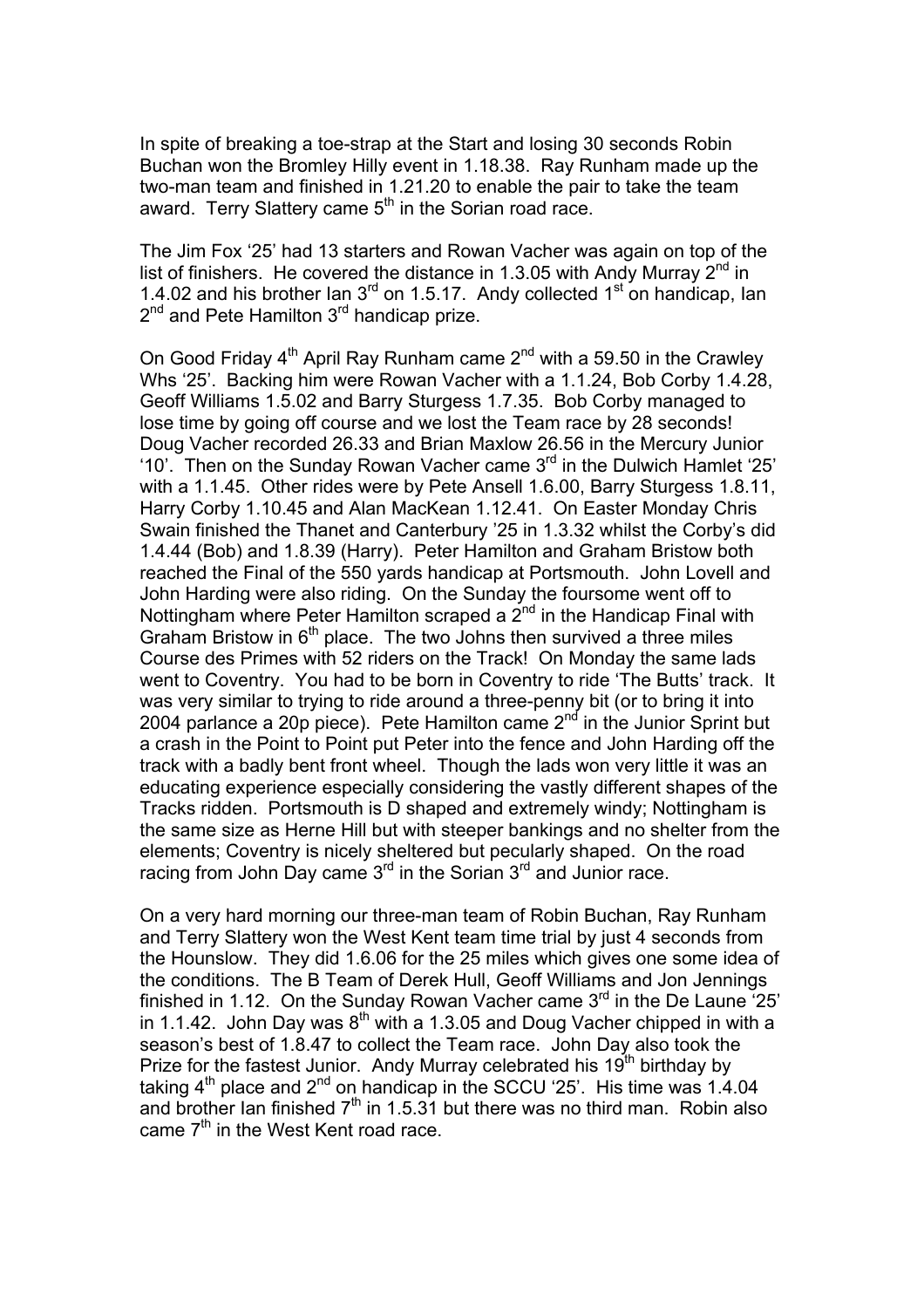Another of our old and esteemed Clubmen passed away on the  $17<sup>th</sup>$  April after a long illness. This was Bill Saggers. He joined the Club in 1923 as a young lad of 18 and raced extensively in Club and local Association events from 1924 to 1933. Although not a 'flyer' he rode tandem with Freddie Nightingale and his brother George. The two Saggers brothers had their moments of glory pacing Frank Southall in many of his distance races at Herne Hill. It was in his Committee work that Bill is chiefly remembered. He was elected to the Committee in 1926 and held various posts taking over as Secretary/Treasurer when George Moffat had to resign through ill health. In 1930 he was elected Honorary General Secretary a post he held on three occasions (1930-31, 1933-35 and 1938). Bill was always willing to undertake other work of various kinds and it is true to say that nothing was too much trouble for him of it was to the benefit of the Club. All this would be dome quietly, efficiently and without fuss. He was a natural mediator and could pour oil on all sorts of troubled waters. He became 'Uncle Bill 'a most deserved nickname. In 1936 he was one of the founders of the Old Paragonians Association. During the War he served with the Royal Army Pay Corps but after Peace was declared he moved to Essex. Even so he would be on hand to act as Timekeeper for Club Events. Then in 1959 he was elected President of the Club. In addition he was Secretary to the Trustees. On the  $17<sup>th</sup>$  April we lost a great clubman and a true Paragon in every sense of the word. In his memory the Club perpetuates Bill's annual donation of medals to the best Junior Track rider and the best Novice in both the Club 100 miles time trial and 12 hours event together with a cash prize for each.

Sunday 20<sup>th</sup> April and Bob Corby won the VTTA London '25' in 1.5.32. Harry Corby was bit slower with a 1.10.42. Ray Runham came  $2^{nd}$  in the Bec '25' with a 1.0.47 and led home the winning Team. Backing Ray were John Day, with his fastest ride of the year, 1.1.42 and 3<sup>rd</sup> man in the team was Rowan Vacher in 1.2.28. The previous day Ray and Rowan had ridden in the Basildon '25' and finished with a 59.25 and 59.08 respectively. Other times were by Ian Murray 1.4.32 (to win a Group Award), Andy Murray 1.4.44 and Barry Sturgess 1.8.52. Chris Swain came 3<sup>rd</sup> in the Glendene '25' with a personal best of 1.2.56. The Delta Longmarkers had a number of Paragon riders. Their times were Doug Vacher 1.7.43, Alan MacKean 1.8.55, Pete Corry 1.9.17, Ian Hearn 1.12.35, Brian Maxlow 1.14.15 and Ian Forrest 1.15.42. While these gentlemen were disporting themselves in short distance events Robin Buchan took on the Bath Road Hilly '50' finishing in 2.10.35 for  $5<sup>th</sup>$  place.

University Tandem '30' day was the  $27<sup>th</sup>$  April and once again the Paragon were victorious. This time it was Robin Buchan partnered by Ray Runham that produced the winning 1.3.57. It was 14 years since Robin won this event for the first time (then being partnered by Dave Hill (Kentish Whs)). Bob Corby rode with Ken Cattermole in the SERC 2up and came in with a 1.36.02. Rowan Vacher was again on song for the Dave London Trophy as he won by just over 4 minutes in a time of 1.12.55. Andy Murray came  $2^{nd}$  with a 1.16.56 and Ian Murray was  $3^{rd}$  in 1.17.30. Roger Ash won the handicap and Trophy from Doug Vacher and Rowan Vacher in 3<sup>rd</sup> spot.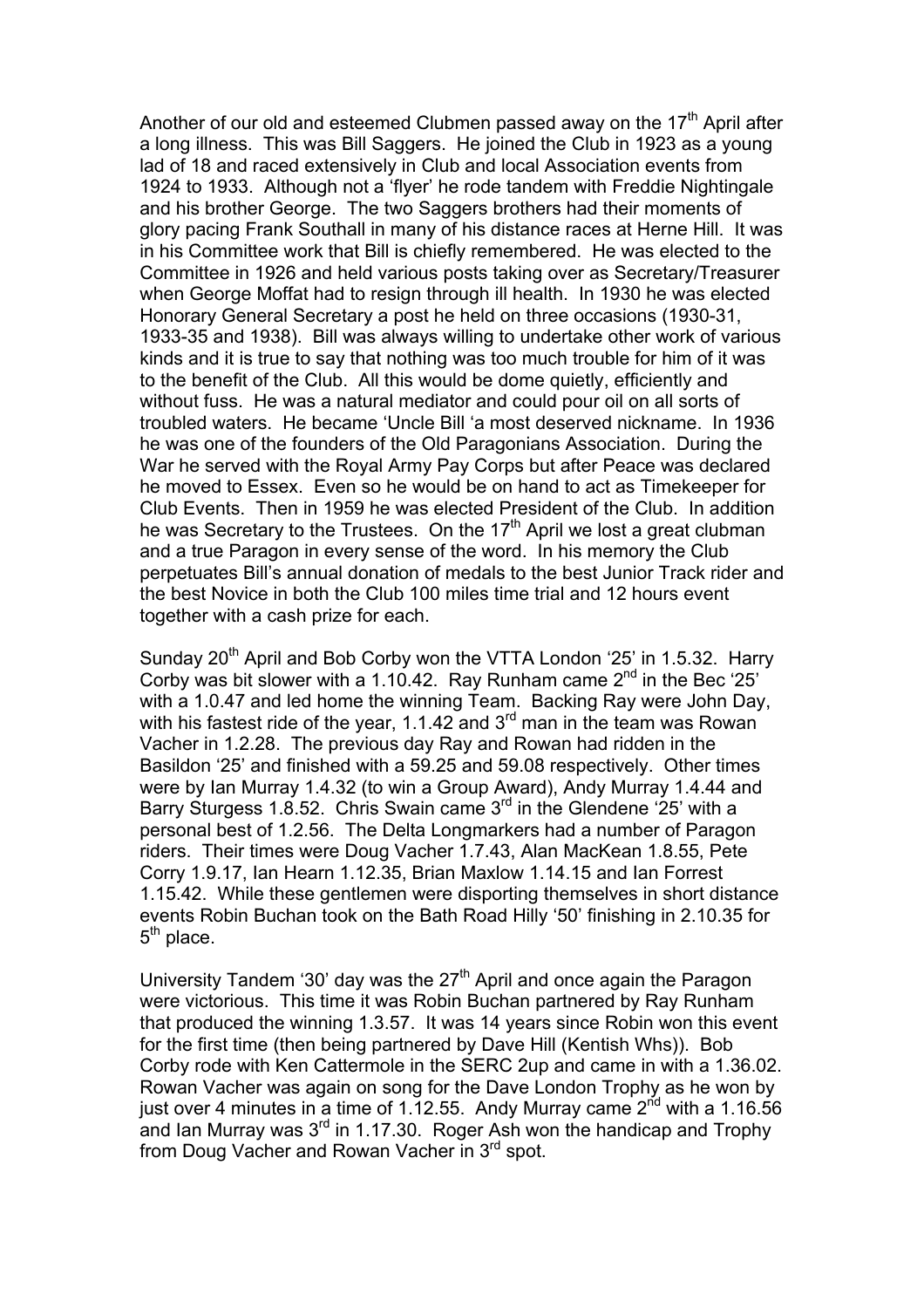On the 4<sup>th</sup> May Bob Corby won another VTTA London '25' on the Portsmouth Road with a 1.2.44. Cousin Harry finished in 1.7.18 and Ken Cattermole a 1.14.55 after a trip away from the true course. The two juniors riding the Bath Road in the Hillingdon '25' both improved. Pete Hamilton by 2 minutes to 1.3.41 and Pete Corry by 4 minutes to 1.4.01. A team went up to Doncaster to try out a really fast course and, as usual when trying to find fast courses for fast times, collected a stinker of a morning. Rowan Vacher finished in 1.1.29, Chris Swain in 1.3.41 and Barry Sturgess 1.7.31. Down South Andy Murray made a personal best time of 2.13.37 in the SCCU '50'. Robin Buchan rode the Dave Cosson 2-day. He finished  $7<sup>th</sup>$  on the Saturday,  $3<sup>rd</sup>$  in the time trial stage and  $8<sup>th</sup>$  in the afternoon road race to be placed  $4<sup>th</sup>$  overall. In the Ross Whs road race Pete Ansell finished  $7<sup>th</sup>$ .

Saturday 11<sup>th</sup> May saw our best tandem pair in action when Robin Buchan and Ray Runham won the Southgate Tandem '30' in 1.5.16. The report says that conditions were atrocious with heavy rain, heavy traffic and tandem trikes! The following day Robin came  $2^{nd}$  in the Tooting Sporting '43' with a time of 1.40.25 to lead the Paragon team to victory. The other members were Andy Murray 1.47.39, Les Black 1.49.59 and Ian Murray 1.51.19. Another Team win and Rowan Vacher achieved another 2nd place with a 1.0.42 in the 34<sup>th</sup> Nomads '25'. Behind Rowan was Chris Swain 1.5.24, Doug Vacher 1.6.14 (after riding the last 3 miles on a flat tyre), Alan MacKean 1.9.29, Mike Wilson 1.10.09 and Ian Forrest 1.11.04. Pete Hamilton won the Junior '10' in 25.48 with Pete Corry 26.48 in 2nd place and Derek Bowman 3rd in 35.42 after suffering mechanical problems.

In the First Round of the National Team Pursuit Championship Les Black, Graham Bristow, Peter Hamilton and Terry Slattery recorded 5.23.8 to beat the Mercury CC. In the London Region Pursuit Championship the same Team recorded 5.20.1 for  $5<sup>th</sup>$  place to qualify for the later rounds. Graham Bristow won a 10 laps Derny paced race.

Robin Buchan took  $2^{nd}$  place in the Ross Whs '50' on the 18<sup>th</sup> May. It was rather a hard day on the Bath Road. Bob Corby finished well up with a 2.8.50 but both Harry Corby, 2.22.37, and Ken Cattermole, 2.31.55, found conditions a bit too hard. It is galling to report that if Harry had been 9 seconds faster the Team race would have been ours! Doug Vacher came 3rd in the Folkestone and District '25' with a 59.59 and Barry Sturgess came in with 1.9.20. Pete Ansell improved to a 1.2.06 in the Kent Road Middlemarkers '25' and was 4<sup>th</sup> fastest. Ian Murray did not have a good weekend. He rode the Catford '50' in pouring rain finishing with a 2.16. His car broke down on the way home and the next morning in the Kingston Hilly '73' he collected 2 punctures. He was not a happy man. Brother Andy was the only Paragon finisher in that event with a 3.16.38.

Over the Whitsun weekend Robin Buchan took 4<sup>th</sup> place in the Fanham '25' in 58.20. Ray Runham finished in 59.21, Pete Ansell 1.1.42 (a personal best), Terry Slattery 1.2.18, Barry Sturgess 1.8.01 and Alan MacKean 1.11.11. The Paragon won the Team race. The next morning Robin came  $2<sup>nd</sup>$  in the West Croydon Whs '25' in 59.04. Ray Runham did 1.0.35, Terry Slattery 1.2.27,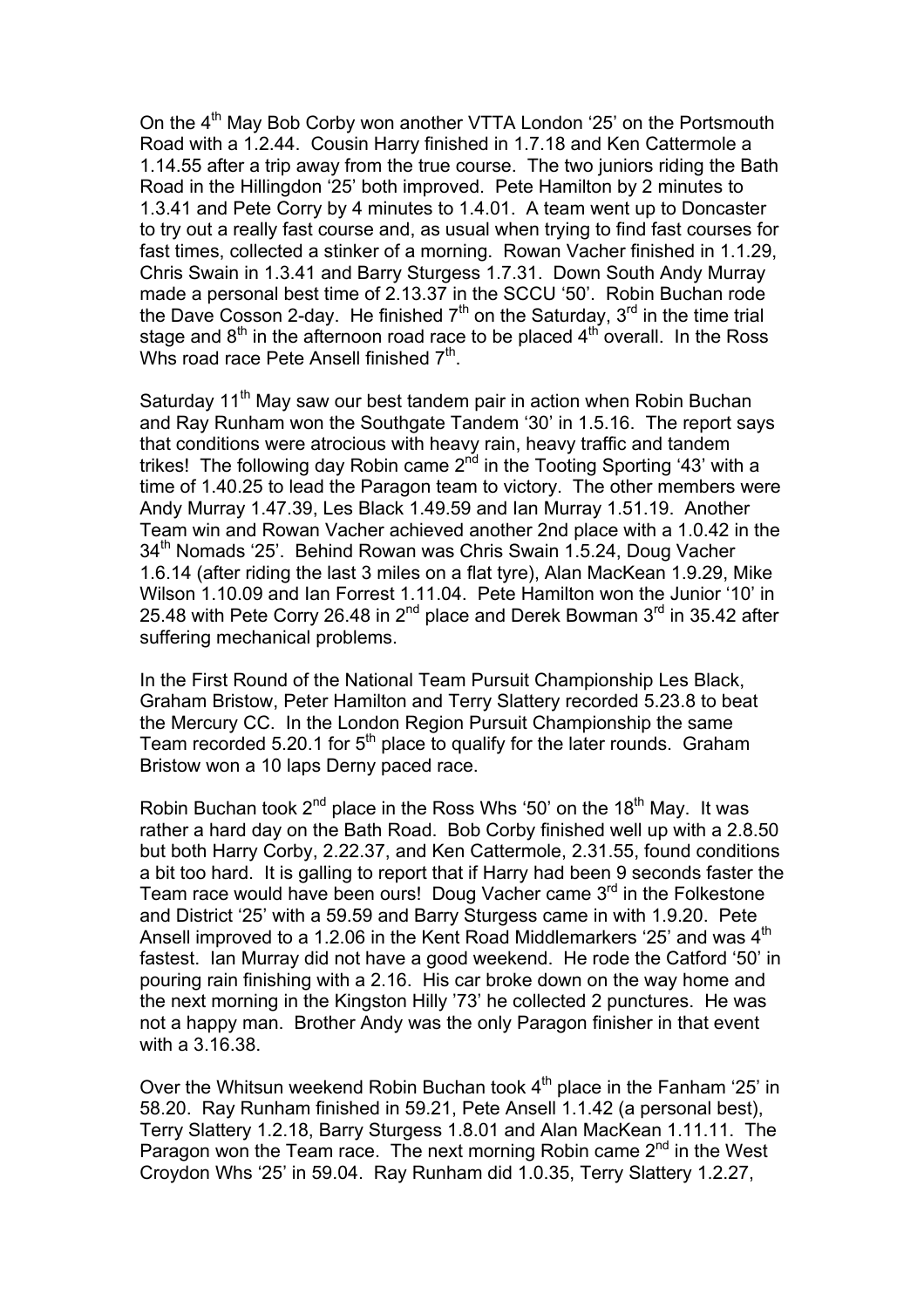Andy Murray 1.3.12, Harry Corby 1.6.31 and Mike Wilson 1.9.25. It is reported that in the Bellingham '25' Les Black finished in 1.5.35 Roger Ash in 1.12.42 and Harry Corby 1.6.31. We think a small error in reporting has been discovered. Other rides over the extended holiday weekend were as follows:- In the Bexley '25' Chris Swain 1.4.45, Pete Hamilton 1.6.04, Pete Corry 1.8.00 and Mike Wilson 1.9.11. Chris Swain produced a personal best of 1.1.53 in the Marlboro '25' whilst Peter Hamilton, 1.5.46, and Pete Corry 1.6.21, were our other finishers. Bob Corby and Ken Cattermole went south to the Rufus '30' and did 1.17.39 and 1.31.33 respectively. Ian Murray had another bad day when making a late start and then puncturing in the Swindon Whs '50' but still finishing in 2.16.30. Doug Vacher put up a personal best '25' of 1.3.52 in the Comrades event and Bob Corby did 1.3.00 in the Portsmouth '25'.

1<sup>st</sup> June and Robin Buchan strikes again! He won the Vegetarian '50' with a 1.56.11 - just 28 seconds outside his Club Record. Ray Runham finished in 2.3.29 and Chris Swain rose to the occasion with a personal best ride of 2.6.11. This also enabled him to collect  $3<sup>rd</sup>$  handicap and the Paragon won the Team race. In the meantime John Day was on the Farnham course and he won the Westerley Junior '25' in 1.1.29. Andy Murray won the first Club '50' with a personal best of 2.12.12. Mike Wilson came  $2<sup>nd</sup>$  in 2.29.37 having been off the bike with mechanical trouble. Pete Ansell did 1.2.19 in the Hainault Middlemarkers '25'.

A goodly crowd came to Herne Hill on the  $4<sup>th</sup>$  June for our Evening Track Meeting. Terry Slattery took prizes in the Course de Primes to put the Club's name forward. Then Alf Engers won the Omnium and Ron Keeble wrapped up the evening by winning the Champagne '10'.

Another Club Record went on the  $8<sup>th</sup>$  June. This time it was the Tandem '50' when Robin Buchan and Ray Runham won the Archer event in 1.47.22 to beat the existing Record of 1.50.01 set by Bernard Brown and Vin Callanan in 1950. John Day won two events this weekend. He won the Catford Junior '10' with a personal best of 23.01 then on the Sunday he took the Addiscombe Junior '10' in 24.13. Derek Bowman also rode and improved to 27.49. In the Surrey RCC '25' Doug Vacher led the Paragon squad with 1.5.20 but Brian Maxlow took the Handicap award with an improvement from 1.14.00 to 1.7.51. Alan MacKean did 1.9.03, Mike Wilson 1.9.47 and Gordon Davies 1.18.30. Harry Corby did 1.7.12 and Ken Cattermole 1.18.34 in the VTTA Surrey/Sussex '25'.

Yet another Club Record on the 15<sup>th</sup> June when that man Robin Buchan lowered the '50' time to 1.53.18 (from 1.55.43) when winning the Wren Whs '50'. Rowan Vacher put up a personal best time in the Elite '25' when he recorded a 58.12. Pete Ansell joined the fast men with a personal best of 58.24 in the same event that also won him a group award. Barry Sturgess fell *before* the Start but still came in with a 1.2.28. In the SERC Campagnolo '25' Alan MacKean finished in 1.7.55 and Mike Wilson 1.8.37. Harry Corby did some training for his 24 hours race with a 5.1.56 in the Norland Combine '100'.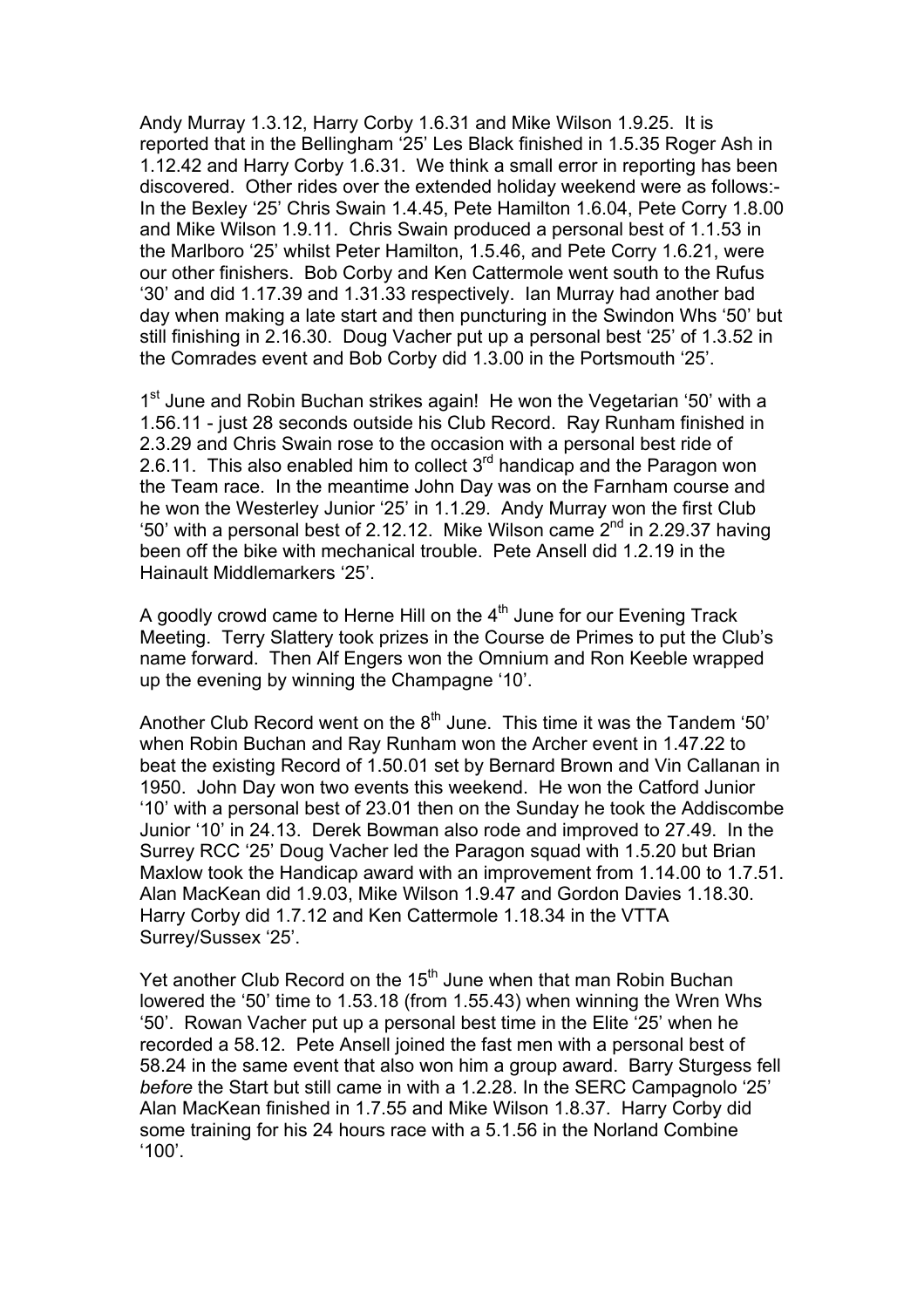Rowan Vacher was the next man on the Bandwagon when he broke the 30 miles Record in the Roamer event. His 1.8.44 broke the 1956 record set by Robin Buchan of 1.9.15. Barry Sturgess also finished this event in 1.18.33. Not to be outdone Robin Buchan and Ray Runham took their '50' time down to 1.47.00 when winning the Nunbrook Tandem event. In the ECCA '25' Chris Swain was  $5<sup>th</sup>$  with a 1.2.07 and Dave Fryer collected  $2<sup>nd</sup>$  prize on handicap with a personal best of 1.7.58. Geoff Williams went down to the West Country on holiday and to keep his hand in rode two '25's and clocked 1.2.11 and 1.2.06. A different name was to be engraved on the Purley to Brighton winners list, as Terry Slattery was not riding! The name to go on the pot was to be Peter Ansell. There was an extremely strong headwind and it took Peter 1.47.45 to get to the viaduct. This is one of the slowest winning times since the first running of the event. Andy Murray came  $2^{nd}$  in 1.48.10 with brother Ian just  $7$ " slower. The Murray brothers also collected  $1<sup>st</sup>$  and  $2<sup>nd</sup>$  on handicap with Ken Cattermole getting 3<sup>rd</sup> spot. Peter Corry was fastest junior with 1.53.15. Geoff Williams rode the Witcombe 2-day event. He finished 11<sup>th</sup> on the First Stage,  $5<sup>th</sup>$  in the Time Trial and  $7<sup>th</sup>$  on the Third Stage to be placed  $7<sup>th</sup>$ overall.

Another weekend and another Record! This time it was the Tandem '30' Record when Robin Buchan and Ray Runham equalled Competition Record of 1.0.48 when winning the Old Portlians event. Ian Murray and Pete Ansell also rode to finish  $6<sup>th</sup>$  in 1.5.12 to enable the Paragon to take the Team race. Derek Hull returned to Time Trialling when he rode the Redhill Hilly '50'. His time was 2.23.15 and it earned him  $1<sup>st</sup>$  place on handicap. Pete Ansell came in with 2.25.45 and Chris Swain 2.32.08. Rowan Vacher continued to bring out personal best times. This weekend it was his 25 miles time taken down to 57.06 in the Chelmer '25'. Barry Sturgess did 1.6.16. John Day was  $6<sup>th</sup>$  in the East Surrey Junior '10' in 24.26. The Paragon Team Pursuit Squad went through to the 3<sup>rd</sup> Round of the London Centre Championship but no record is at hand as to the team they beat.

The Saga continues on the  $6<sup>th</sup>$  July when Robin Buchan rode the Hillingdon '100'. He eventually put together an excellent 100 miles to beat Keith Butler's Record of 4.6.29 with a 4.3.49 effort. Rowan Vacher is snapping at his heels in the shorter distance events though. He won the Kingston Whs '25' with a 58.04 to lead the winning team. Geoff Williams put up a personal best of 1.0.10 and so did Pete Corry with his 1.3.18. Then came personal bests from Doug Vacher 1.3.40, Alan MacKean 1.5.20. Barry Sturgess finished in 1.6.22, Mike Wilson 1.7.35, Dave Fryer 1.7.58 and Brian Maxlow 1.8.30. In the Bec '25' Bob Corby was our fastest with 1.4.30 followed by Harry Corby 1.6.59 and Ken Cattermole 1.10.57.

Terry Slattery won the BCF SW London and Surrey Sprint Championship at Guildford on grass at the Charlotteville meeting. He also won the 880 yards handicap, the 5 miles and came  $3<sup>rd</sup>$  in the Points section of the 5 miles. Bob Chambers also reached the Final of the Sprint Championship.

At the Catford Meeting at Herne Hill Robin Buchan took 2<sup>nd</sup> place in the 10 laps Points race and  $4<sup>th</sup>$  in the 10 miles race. At the Southern Counties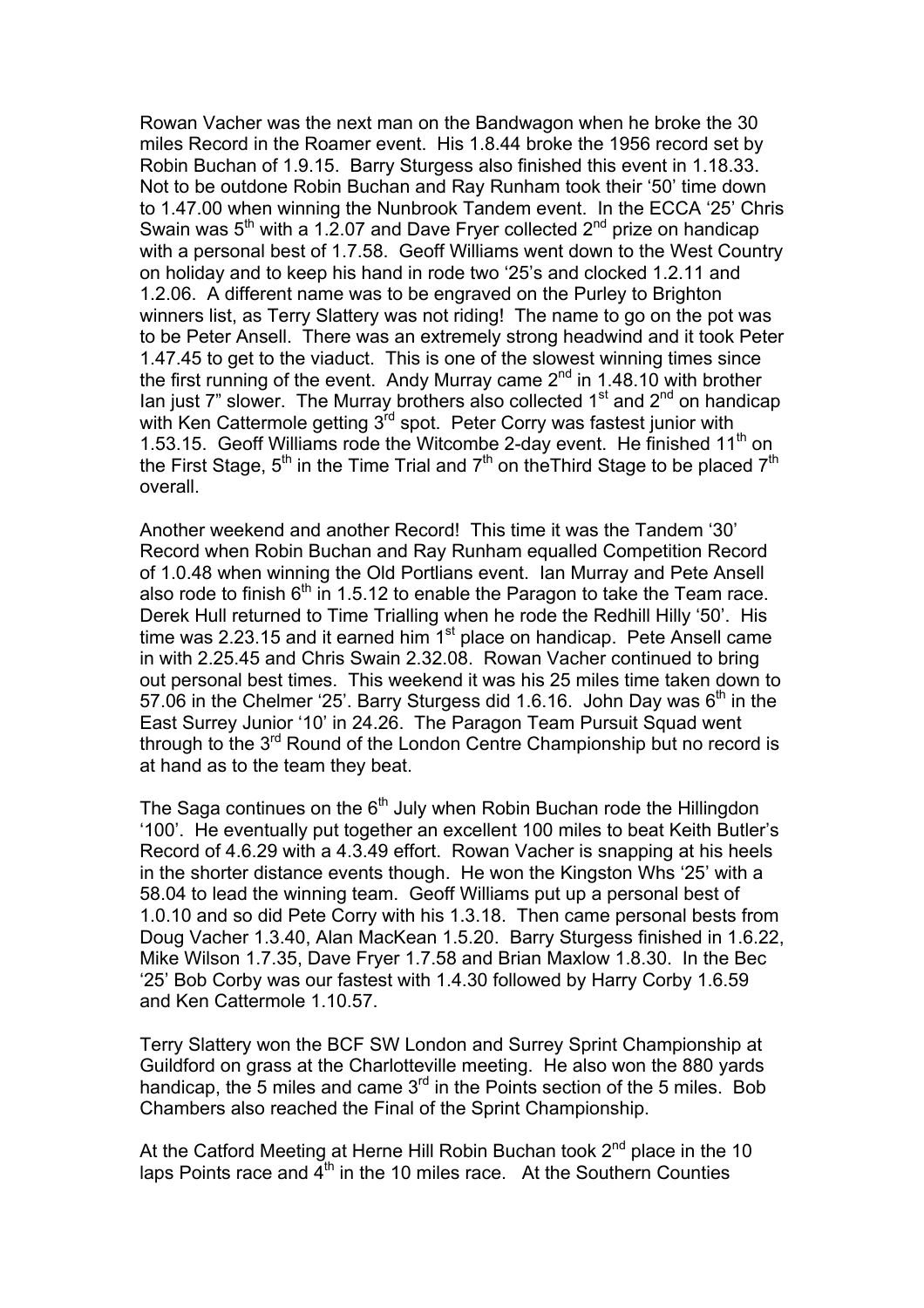Meeting he was  $2<sup>nd</sup>$  in the 5 miles motor paced event but was unfortunate to puncture in the Roadmans '25'.

The  $13<sup>th</sup>$  July continued the story of the purple patch that the Paragon was going through. Rowan Vacher won the Belle Vue '50' with a 9-minute improvement on his time on the Bath Road. His 1.56.32 could have been faster but he broke a gear cable and could not change gears. Pete Ansell also put in a personal best of 2.5.25 in support. If Rowan can do it so can Robin. This time Robin Buchan won the prestigious North Road Memorial Cup '50' on the Bishops Stortford course in 1.56.14. This was the first Paragon victory in the Memorial '50'since Frank Southall won in 1931. Getting in the winning mood was Bob Corby who recorded fastest time in the East Anglian Veterans '50' with a 2.10.44. Ken Cattermole won  $1<sup>st</sup>$  handicap as his 2.25.43 had a 24 minutes deduction. Geoff Williams nearly won the SCCU '50' finishing 2<sup>nd</sup> with a 2.6.50. John Day went off course but finished in 2.13.31, Pete Corry did 2.16.49. Both these lads were riding their first '50'. In the Dulwich Paragon '25' Mike Wilson was our fastest rider with a 1.6.51 followed by Dave Fryer 1.7.28, Alan MacKean 1.7.15, Roger Ash 1.10.36, John Lovell 1.12.38 and Keith Bowman 1.13.05. John Day finished  $6<sup>th</sup>$  in the 29<sup>th</sup> Whs 3rds and Juniors road race.

Looking back from 2004 there have been very few clubs that could win 3 races on one day, have a  $2^{nd}$  in a fourth event and a fifth team in action as well. We have had three Team wins in one day on a couple of occasions.

The end had to come and over the weekend of the  $20<sup>th</sup>$  July the Paragon did not win any Open events or break any Records. However Rowan Vacher did a hatchet job on the field in the Moon Trophy '25'. His winning margin was 4 minutes! A superb 57.49 but it did not get him into the winning team! In  $2^{nd}$ place were Pete Ansell, 1.1.49, and 3rd John Day 1.2.17 that just beat Peter Hamilton 1.2.19. The Paragon won the Team race with Pete Hamilton, Nigel Litterick, A McKean and G Kellegher. Nigel was actually fastest on handicap. Twenty of the 49 names on the Start Sheet came from the Paragon. Robin Buchan rode the National Championship '100' on the Bath Road and did his second best 100 to finish  $9<sup>th</sup>$  in 4.7.25.

In the London Region Team Pursuit our lads were beaten by the Dulwich paragon in the semi-finals 5.10 to 5.15.

The Inter-Club Meeting between the Paragon, De Laune and the Dulwich Paragon resulted in win for us. Pete Hamilton won the Junior Sprint and Junior Point to Point. Graham Bristow won the Senior Sprint and the Team won the Italian Pursuit (now know as the Olympic Sprint). Others riding for the Club were Les Black, John Day, John Lovell, Nigel Litterick, Pete Corry, Dave Fryer and Derek Hull

Four men finished the Goss Green '100' and the man who got his name on the pot was Geoff Williams with a 4.24.52 ride. This ride was  $3<sup>rd</sup>$  fastest in the SCCU event and it won him a special standard medal and the Bill Saggers Special Award. Andy Murray came  $2^{nd}$  to Geoff in 4.30.12; brother Ian  $3^{rd}$ ,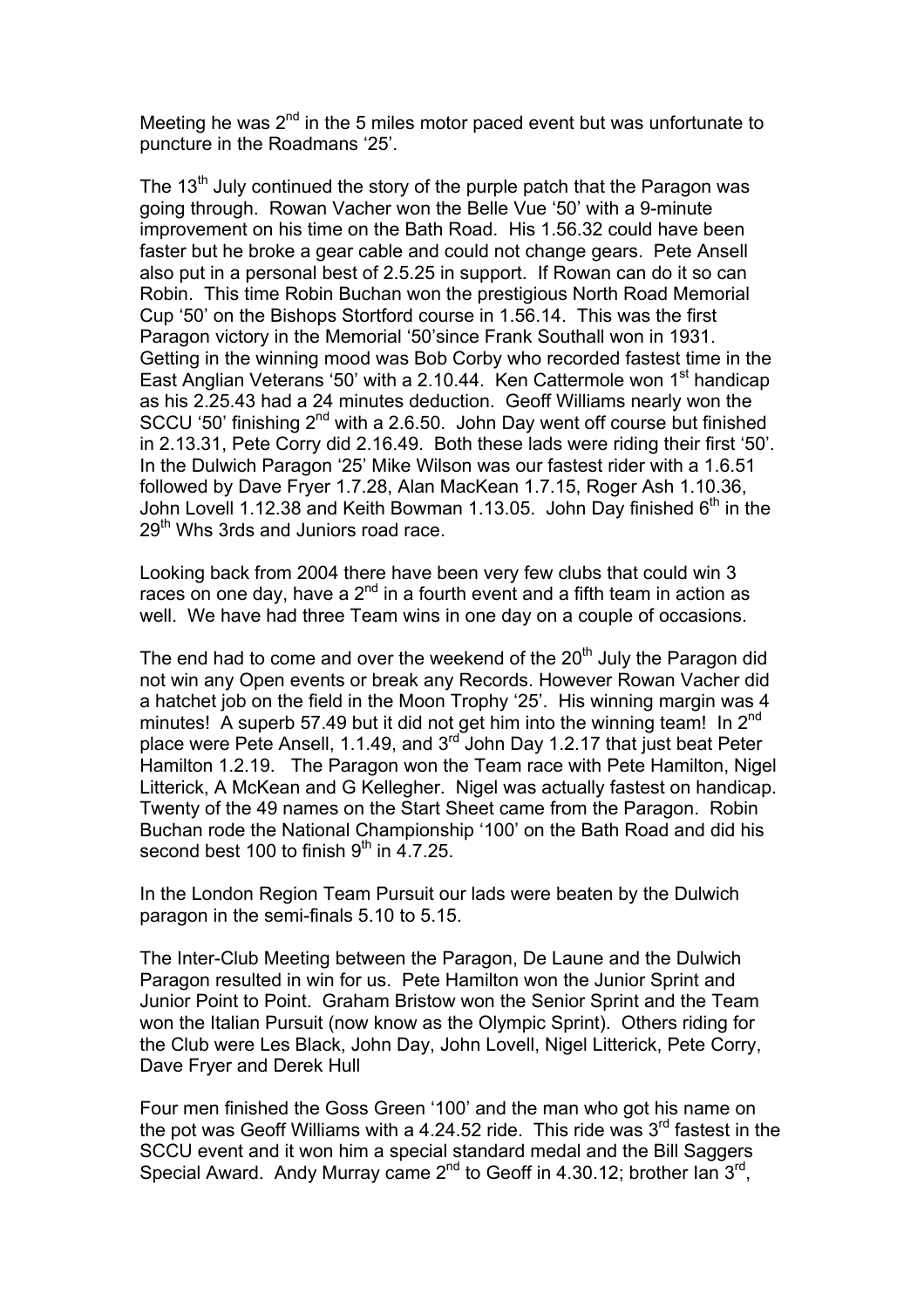4.41.23 and John Jennings 'died a death' but made the four with a 4.54.55. Robin Buchan 'only' came 2<sup>nd</sup> in the Bon Amis '50' with a 1.54.45. Rowan Vacher was also  $2^{nd}$  but this was in the Sorian '25' with a time of 58.02. Pete Ansell was  $10<sup>th</sup>$  with a 1.0.25. The Paragon had ten finishers in the London St Christophers '25' on the  $27<sup>th</sup>$  July and collected the Team prize. Doug Vacher led in our riders with a personal best of 1.3.17 then came Graham Bristow 1.4.02, Pete Hamilton 1.4.15, Pete Corry 1.4.59, Mike Wilson 1.6.34, Dave Fryer 1.10.02, John Lovell 1.10.03, Roger Ash 1.10.29, Ian Forrest 1.10.37 and Bob Strevens 1.21.35 (mechanical troubles).

Another weekend and another Record. This time it was the turn of the 12 hour to be updated. 263.816 miles by the unstoppable Robin Buchan replaced Keith Butler's old Record of 261.111. Ian Murray also rode and covered 245 miles. Ian's ride also won him the handicap beating into second place one Robin Buchan. In the De Laune '25' riders reported flooded roads but they all finished. Pete Hamilton took 1.2.23, Pete Ansell 1.3.15, Terry Slattery 1.4.02 and Harry Corby 1.9.02. Bob Corby and Mike Wilson rode the Southboro '25' finishing in 1.4.54 and 1.7.59 respectively.

No new records on the  $10<sup>th</sup>$  August but a new tandem pairing of Robin Buchan and Rowan Vacher won the East Surrey '30' in 1.2.06. Pete Hamilton and Pete Corry also teamed up to finish in 1.7.25 to enable the Paragon to take the Team race. The Oval Middlemarkers '25' was cursed with a set of temporary traffic lights. Doug Vacher had no problems in his 1.4.29 but Mike Wilson got caught both ways for a 1.7.39. Brian Maxlow was also lucky and managed a personal best of 1.7.39 whilst Roger Ash abandoned after getting stopped the second time.

Bob Corby made 2<sup>nd</sup> fastest time in the VTTA Surrey/Sussex '50' with a 2.12.24. Ken Cattermole also rode to finish in 2.25.22 and won the handicap. On the Portsmouth Road Brian Maxlow did 1.8.03, Mike Wilson 1.8.33 and John Lovell 1.13.42 in the Kingston Phoenix '25'.

On the  $24<sup>th</sup>$  August only three men finished the Fryco Cup but a worthy, and fast, winner was Peter Hamilton in 2.5.58 for a first ride over 50 miles that also gave him  $1<sup>st</sup>$  on handicap as well. Geoff Williams came  $2<sup>nd</sup>$  in 2.9.05 after puncturing in the last couple of miles and finishing on a flat tyre. Pete Corry was 3<sup>rd</sup> in 2.16.48 and that was a 1 second improvement! Robin Buchan rode the Clifton '50' but no times or results are recorded. Doug Vacher did 1.4.22 and Mike Wilson 1.9.32 in the Weybridge Whs '25'.

Robin Buchan won a motor paced event at the SCCU Meeting on the Bank Holiday Saturday whilst Terry Slattery took to the grass. He won the 880 yards handicap at Danson Park and  $3<sup>rd</sup>$  in the Point-to-point. Graham Bristow also had a go and reached the finals of the Handicap and Scratch Sprint but was unplaced in both.

The Club Open '50' only attracted 44 entries and had a strong northerly wind to ensure that those who were not fit would surely suffer over the last 15 miles. Robin Buchan won with a 2.1.31 and led the winning Team with Geoff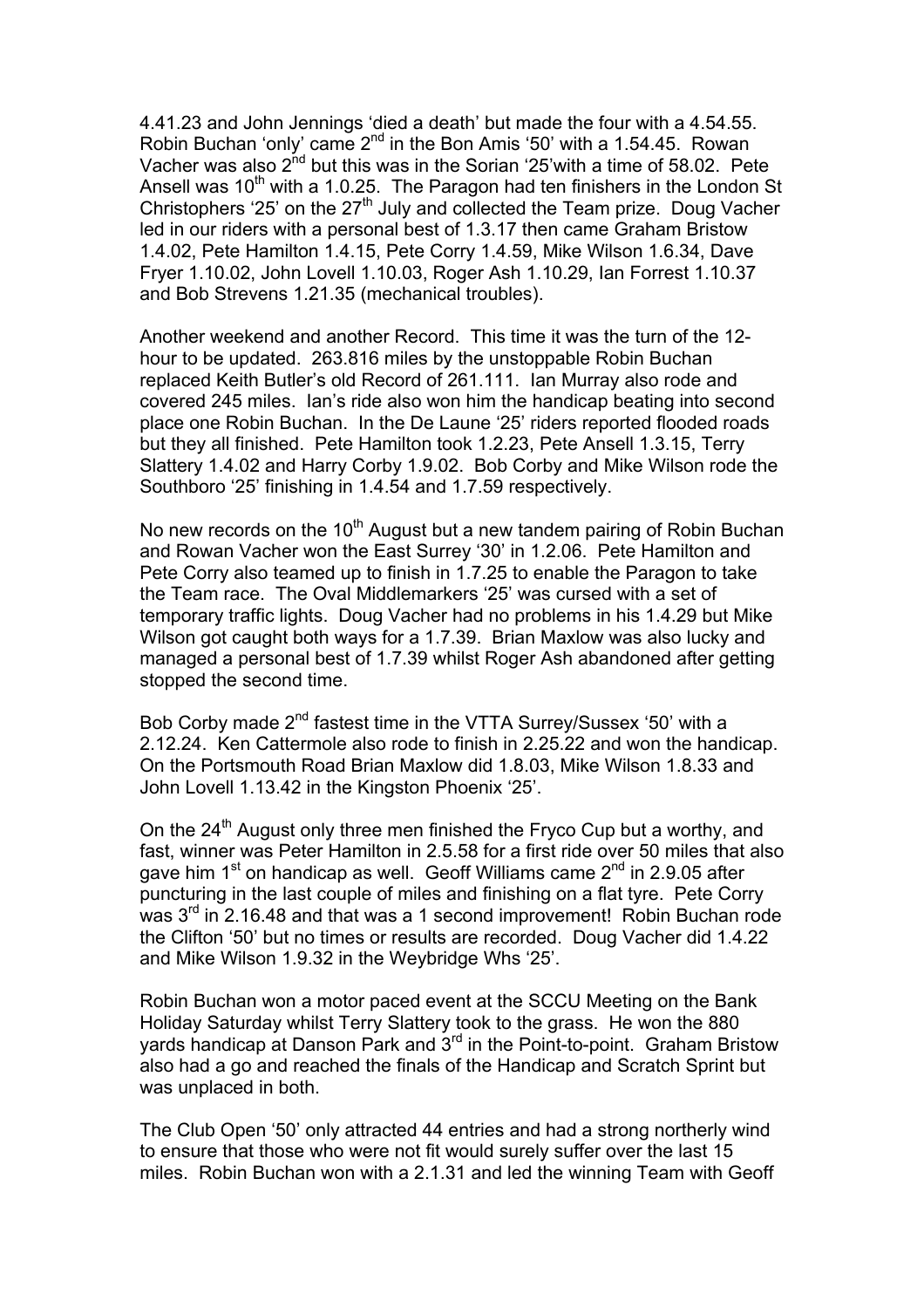Williams (2.9.34) and Bob Corby (2.11.54). Bob also took the handicap and Robin was in  $3<sup>rd</sup>$  place. In addition Bob took the fastest Veterans prize and the fastest on Standard. Other times recorded were by Pete Hamilton  $(9<sup>th</sup>)$ 2.13.03, Ian Murray  $(13^{th})$  2.18.17 and Ken Cattermole 2.29.45. That was on the Sunday. On the Bank Holiday Monday Robin Buchan won the Harold Hill '25' with a 57.17. Rowan Vacher was  $6<sup>th</sup>$  in 58.30, Pete Ansell finished with a 1.0.38 and Doug Vacher 1.5.06 but we missed the Team race by 38 seconds.

Fancy finishing a 50 miles time trial in 1.51.24 and only getting  $5<sup>th</sup>$  place! That is what happened to Robin Buchan in the Yorkshire RC event. It was a new Club Record and it was meant to get Robin into the top twelve of the BBAR. Unfortunately he missed by  $0.008$ mph to finish  $13<sup>th</sup>$ . Down South three men started the SCCU and Rotherham Cup 12 hours. Ian Murray was suffering from back problems and while persevering for some hours had to call it a day. Andy Murray and Geoff Williams were both riding their first 12 hours and did well. Andy ran out time with 242.210 miles to claim  $4<sup>th</sup>$  in the event, the Club Novice Award, the Rotherham Cup and 2<sup>nd</sup> place on handicap. Geoff also had backache (it was that sort of day) but carried on to finish with 231.09 miles. The short distance men were on the Portsmouth Road. Pete Ansell was  $6<sup>th</sup>$  in the 29<sup>th</sup> Whs event with 1.1.04, John Day  $7<sup>th</sup>$  in 1.1.32, Mike Wilson 1.7.38, John Lovell 1.7.57 Derek Bowman 1.12.25 and Bob Strevens 1.13.18. Rowan Vacher was a victim of misfortune. He had entered the Greenford '25' but although receiving a Start Sheet found that his name had been omitted. He was allowed to ride a 'Private' that ought to have given him  $3<sup>rd</sup>$  place in 57.23. Thirty-five years later we cannot follow this. If it were a typographical error he should have been allowed to take the Start properly. You can only ride a 'private' in an Open event when you have beaten the entry limit after entering (i.e., say, improved to a 1.1 the week before a Middlemarkers 1.2.0 limit). Terry Slattery won the Eastbourne Rovers 63 miles road race on 7<sup>th</sup> Sepetember.

During the season a number of junior events were run but the Record book does not give any dates for them. In the first '10' Pete Hamilton was 1<sup>st</sup> in 25.48 from Peter Corry 26.48 and Derek Bowman 35.42. In the second Roger Ash, 26.45 beat Derek Bowman who improved to a 28.52. Brian Maxlow won the first '15' in 42.13 with Derek Bowman  $2^{nd}$  in 43.18. In the second '15' the competition was a little fiercer. Peter Hamilton coming in with a 35.55 to beat Brian Maxlow, 39.30, and Roger Ash 41.49.

In the Epsom Tandem '30' Pete Hamilton and Pete Corry recorded a 1.6.00 an improvement of 1.25 on their previous effort. In the Clarence Whs '25' the Club had mixed results. Alan MacKean produced a 1.6.10, John Lovell improved to a 1.7.08, Keith Bowman came in with a 1.13.42 but Derek Bowman had mechanical troubles and Mike Wilson crashed at the turn and was carted off to hospital.

21<sup>st</sup> September and Robin Buchan is back in the news by winning the Viking '50' with a 1.55.40. This was an excellent ride as only two others beat 2 hours for the distance. Bob Corby also rode this event and finished in 2.8.09. Pete Ansell put in another personal best in the Rapier '25' when he clocked 57.58.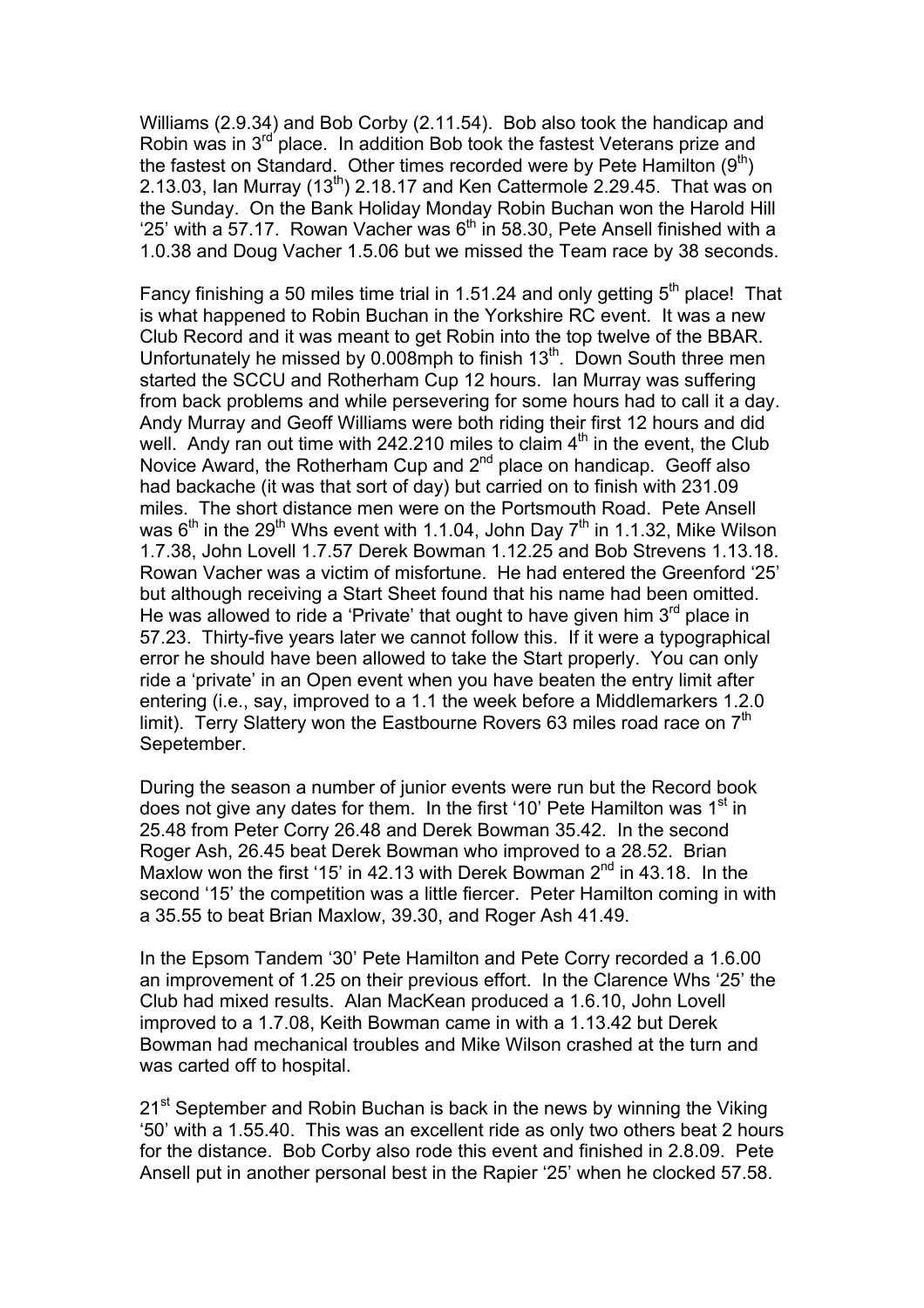Bob Corby finished on a high note when he crossed the line in 1.1.54, his best this year, in the SCCU '25'. Andy Murray also had a personal best of 1.2.26, as did brother Ian with 1.2.52. Ken Cattermole finished in 1.11.28 and Keith Bowman 1.14.15. In the Clarence Whs '10' Roger Ash clocked 26.45 and Derek Bowman 28.52. The anticipated fast ride by Pete Hamilton did not materialise as he broke his seat post. Robin Buchan went up to the Boroughbridge course to ride the Harrogate '50' and a hoped for improvement in his BBAR qualifying time but picked a bad day. His 2.4.48 was his slowest this year.

The Track Championships were held at Welwyn on a bright but windy afternoon and it proved to be a Hamilton benefit match. He won everything. He beat Nigel Litterick and Terry Slattery in the 4000m pursuit, Brian Maxlow and Pete Corry in the 550 yards handicap, Graham Bristow and Terry Slattery in the Scratch Sprint, Graham Bristow and Les Black in the 5 miles Scratch and Les Black and Graham in the 5 miles points. The Track Championship was, obviously, won by Pete Hamilton with Graham Bristow 2<sup>nd</sup> There was a tie between Terry Slattery and Nigel Litterick for 3<sup>rd</sup> place. In the Final of the SW London and Surrey Team Pursuit Championship the Paragon lost to the Clarence Whs.

Geoff Williams was THE Man of the Day on the 4<sup>th</sup> October as not only did he produce the fastest time of the race with a 1.1.02 but he won the Handicap and the Mayne Cup as well. Pete Ansell was  $2<sup>nd</sup>$  in 1.2.42 with Peter Hamilton  $3^{rd}$  1.2.57. Geoff had only 30" allowance so had a nett 1.0.32. In  $2^{nd}$ place on handicap was Derek Bowman (1.0.52) and third was Keith Bowman  $(1.1.30)$ .

With the 'retirement' of Les Black after 14 victories there was to be a new winner of the Hill Climb. There was also a Cup to go with it donated by Les himself. The first name on the pot was Derek Hull. His 4.04.5 was just that bit too fast for Terry Slattery. Terry climbed the hill in 4.07.8 and Pete Hamilton was 3<sup>rd</sup> in 4.14.0.

The Results of the SCCU BAR showed that Geoff Williams had come  $3<sup>rd</sup>$  with 21.854 mph and Andy Murray  $7<sup>th</sup>$  with 21.612 mph.

Eleven riders took part in Len's '10' on the Polhill course. Fastest of our lads was Pete Hamilton with 24.26. He was followed by Pete Ansell 24.41, Bob Corby 24.54, Brian Maxlow 25.09 (personal best), Pete Corry 25.42, Harry Corby 26.01, Derek Bowman 26.31, Gerald Kellegher and Roger Ash, both 26.55, Ken Cattermole 27.14 (personal best), and Simon Lansdown 28.51. Brian Maxlow collected the Handicap prize and Ken Cattermole took 2<sup>nd</sup> handicap. On the same day the anti-gravity men were in action in the Catford and Bec Hill Climbs. Terry Slattery climbed Yorks Hill in 2.21 and Graham Bristow took 2.40 then in the afternoon Terry finished the Bec event up Titsey lane in 2.34 whilst Graham repeated his time of the morning – 2.40. Nothing if not consistent our Graham!